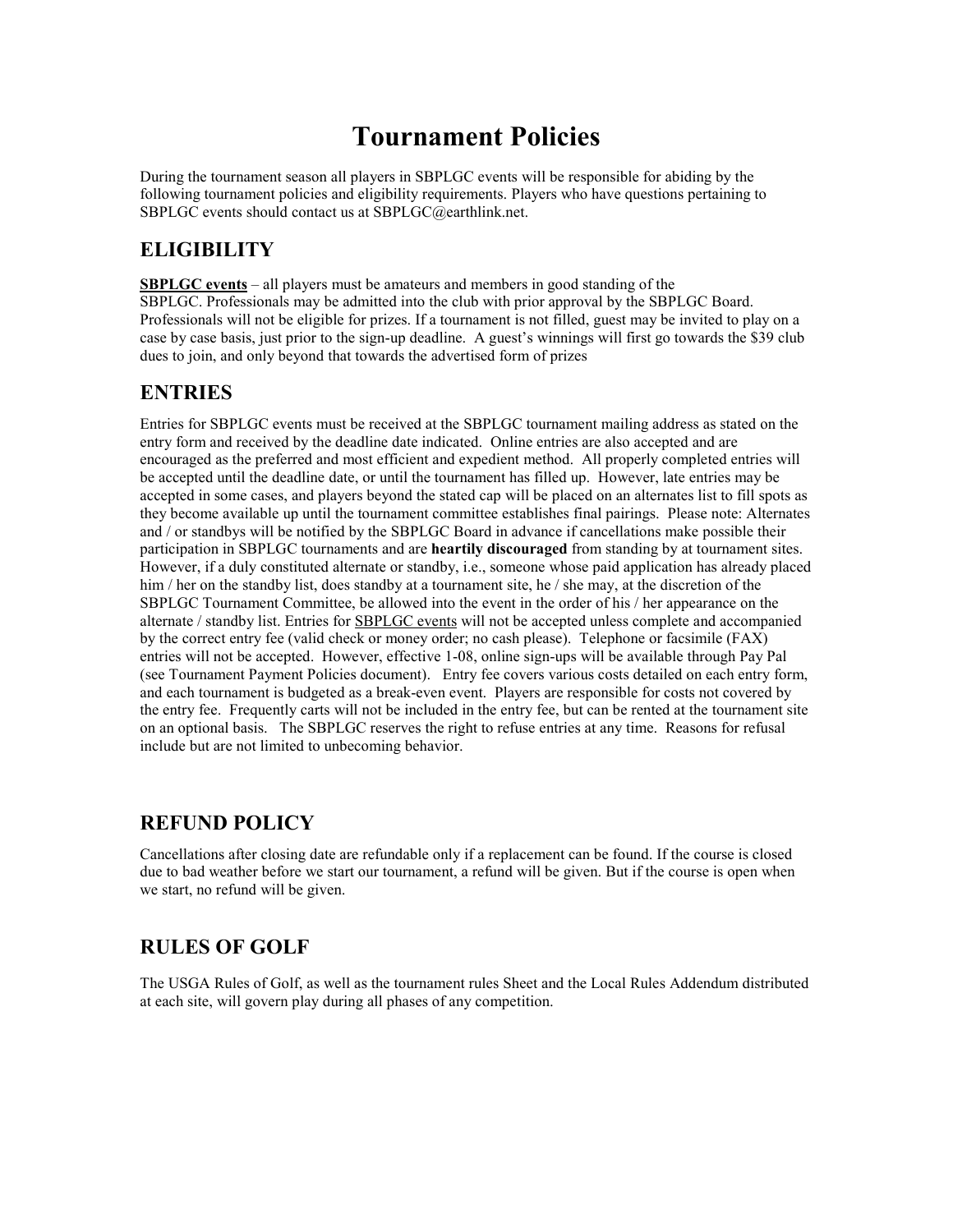## **DISTANCE MEASURING DEVICES**

Per USGA Decision 14-3/0.5 (effective January 1, 2006), the SBPLGC adopts the Local Rule necessary to permit the use of such devices until further notice. A player may obtain distance information by using a device that measures distance only. If a player during a stipulated round uses a distance measuring device that is designed to gauge or measure other conditions that might affect his / her play (e.g., gradient, windspeed, temperature, etc.), the player is in breech of Rule 14-3 for which the penalty is disqualification, whether or not any such additional functions are actually used during the stipulated round.

Exchanging distance information: Information regarding the distance between two (2) objects is public information and the solicitation or receipt of such public information does not constitute the solicitation or receipt of advice; consequently, a player may ask anyone, including his / her opponent, fellow-competitor, or either caddie, the distance between his ball and the hole. However, the solicitation or receipt of such information must be performed without causing undue delay in the progress of play and within the constraints of the normal Pace of Play guidelines.

#### **ATTIRE AND CONDUCT**

Proper attire and conduct is required at all times at all SBPLGC events. Most courses we play do not have published dress codes, and if and when this may exist, it will be published on the related tournament entry form.

# **CARTS**

Subject to limitations imposed as each specific site, golf carts are permitted in all phases of competition at all SBPLGC events. Subject to club policy, handcarts are also permitted. See Player Information Sheets for particular tournaments for more information. Players must adhere to site mandated policies such as "90 degree" rule or "cart path only" rule. Players who must withdraw due to their inability to abide by site mandated cart policies must do so before the start of the stipulated round.

# **CADDIES & SPECTATORS**

**NO** spectators or caddies allowed during any SBPLGC tournament. Any player with an unauthorized guest on the course will be subject to disqualification and will be asked to leave the course immediately. This is due to course requirements and liability. The only possible exceptions are for junior golfers and these need to be arranged in advance with the club and then approved by the applicable golf course.

# **AWARDS**

Most awards are in the form of Los Verdes Golf Course scrip, which will be automatically updated with the Pro Shop within a few days after each completed tournament. This special SBPLGC script can be used for anything sold by the Los Verdes golf shop: green fees, cart fees, range cards, lessons, merchandise, gift certificates. This script may not be used to enter future SBPLGC tournaments. Some tournaments will pay gift cards to Plaza Golf or other well known golf retailers. Trophies or other prizes may be given from time to time. All optional side-pots will be paid in cash and there are three ways to collect: 1. Available at check in at all tournaments; 2. May be applied to future tournament entry fees by sending a requesting email; or 3. A few annual windows where members may request that a check be mailed for their accumulated balance. The results of each tournament will be emailed out within one week after the tournament completion, and also published on sbplgc.com.